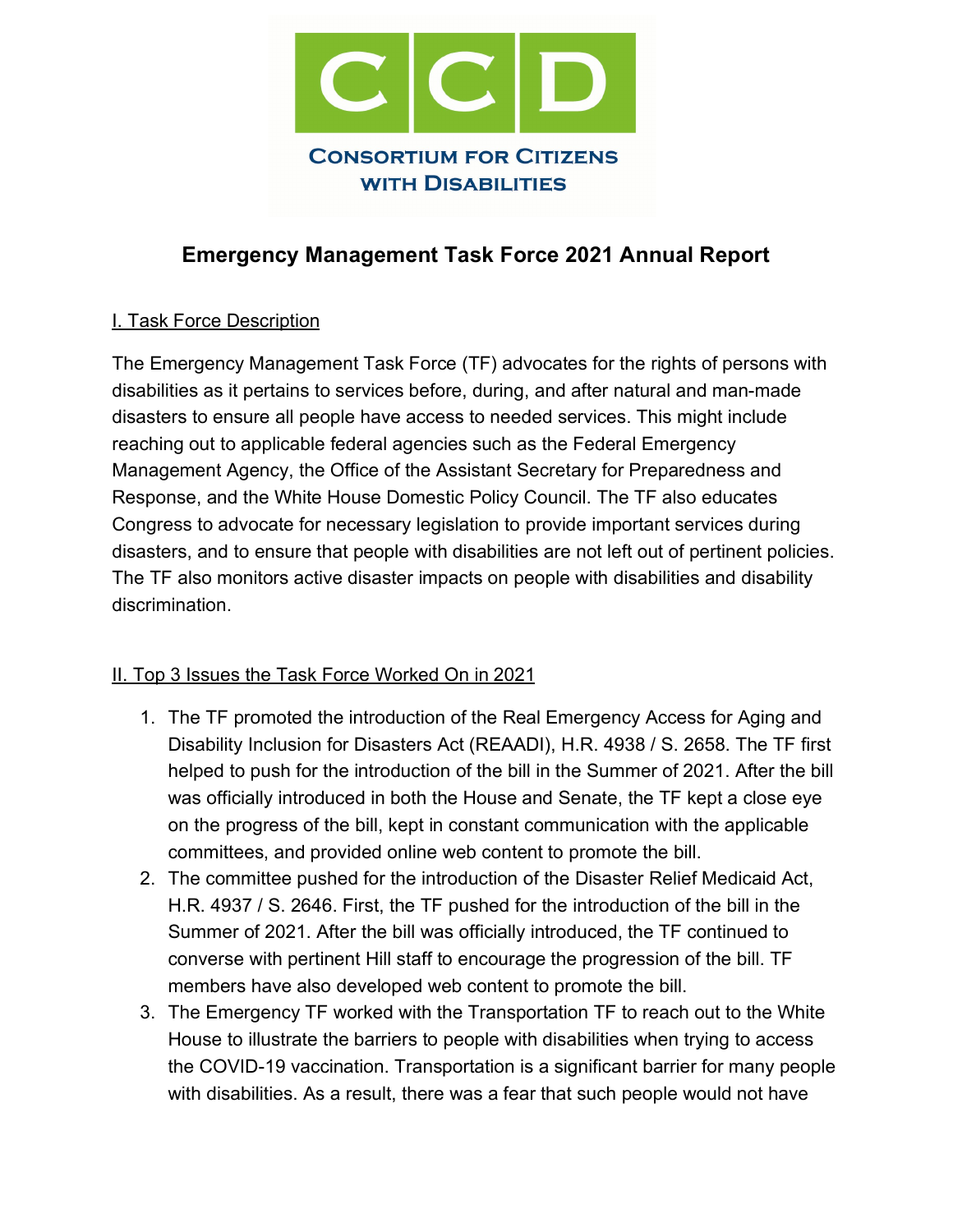access to transportation that would get them to a vaccination site. The two task forces sent a letter to the White House COVID-19 Task Force to highlight the need to eliminate these barriers by providing both accessible, affordable transportation, and in-home vaccination.

#### III. Top 3 Issues Identified for 2022

- 1. The Emergency Management TF intends to explore and potentially help promote the passage of the Reforming Disaster Recovery Act, H.R. 4707 / S. 2471. The bill works to permanently authorize the Community Development Block Grant Disaster Recovery (CDBG-DR) Program, which provides states, territories, tribes, and communities with flexible, long-term recovery resources to rebuild affordable housing and infrastructure after a disaster. The TF plans to reach out to the Housing TF to collaborate on the bill.
- 2. The Emergency TF intends to continue to push for the passage of REAADI and DRMA. Now that the two bills have been introduced in both the House and Senate, the TF intends to continue communications with the Hill to move the bills through the necessary committees. The TF has talked about drafting a letter to the applicable committees to push DRMA further along. It is also likely that more Hill meetings will be scheduled to find additional cosponsors for the two bills. And, House and Senate Briefings have been discussed with Lead Sponsors.
- 3. 2021 disaster response remained wholly inadequate in complying with federal civil rights laws. The Emergency Management TF will meet with federal agencies with enforcement obligations to call for immediate and sustained monitoring and enforcement of all applicable laws and regulations. The TF will also investigate the progress of the Emergency Relief Assistance Program. Through the CARES Act, the U.S. Treasury is to disseminate money to help pay for housing for those impacted by COVID. However, states have had varying degrees of success in implementing the funds. The TF will explore what needs to be done to make sure the program is successful in disseminating the funds for those who were badly impacted by the pandemic.

#### IV. Task Force Meetings

4<sup>th</sup> Wednesday of the month at 2:00 PM eastern